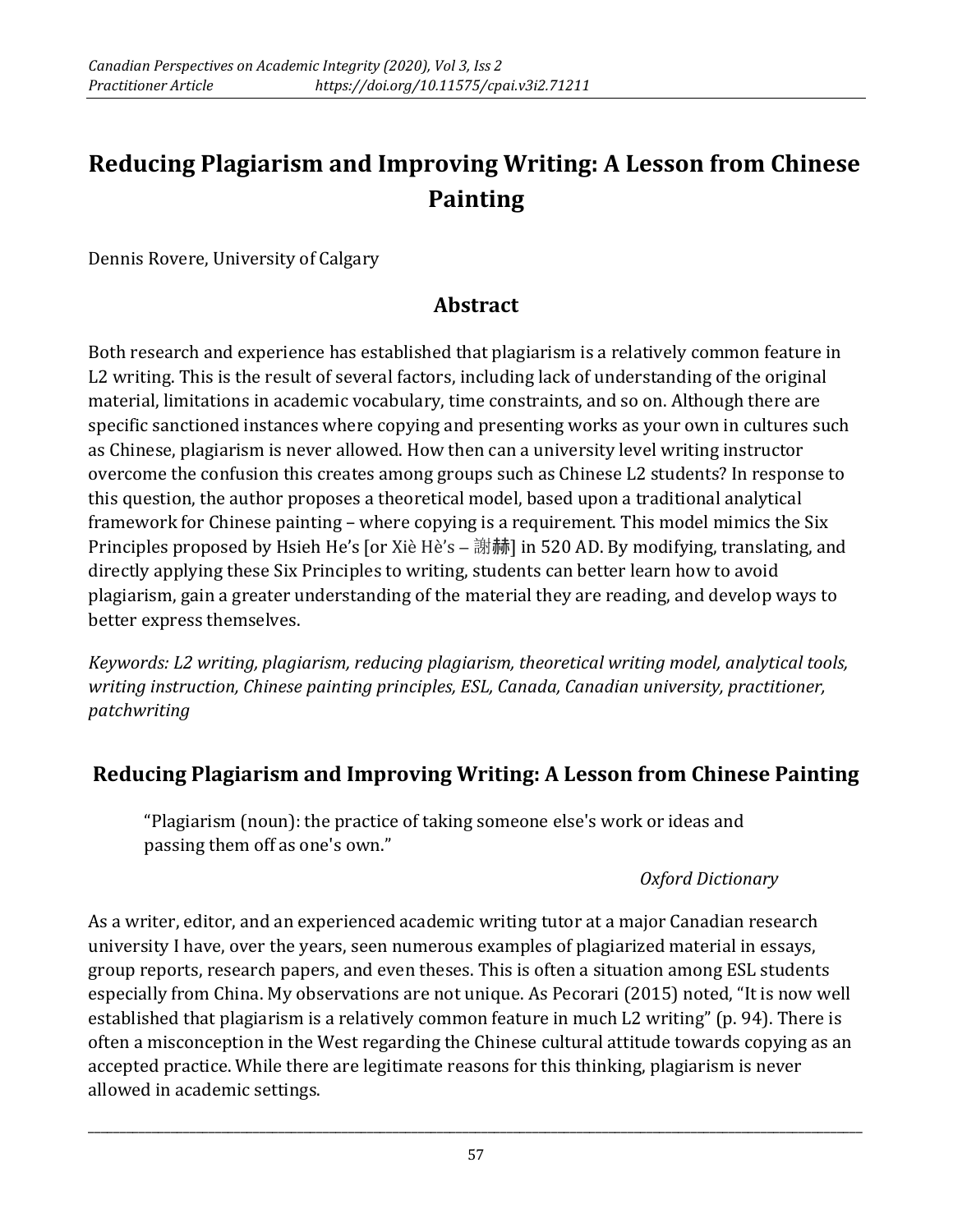In my experience, most plagiarism is unintentional. It typically takes the form of 'patch- writing'. Here, a common problem is the inability to express an understanding of the reference material in the student's own words. This can either stem from a lack of understanding, lack of an adequate vocabulary, or a lack of organization necessary to expand the ideas.

However, some of the plagiarism is deliberate. This typically consists of copying other's work (verbatim) and presenting it as their own. Alternately, students mix unattributed work with their own writing to pretend the work is original. The former is often easily recognized because of a change in writing style or vocabulary. In the latter, it is often identified via awkward sentence construction as the student attempts to meld the different material. When confronted with possible plagiarism, some students simply lie and say it is their own work. If this occurs, I remind them to ensure it is truly their writing and that I am required, by department and university regulations to submit the suspect piece to the department librarian for analysis. Others, when asked, 'confess' and give reasons such as:

- The need to meet a tight deadline (faster to copy).
- Not understanding the material. Here, the student presents another's work to create a perceived level of understanding.
- The need to easily fill gaps in their own writing.

Another example of plagiarism, I have seen with groups struggling with writing, is the "sharing" of work; that is, copying and resubmitting assignments to help each other out. "Group" work in this instance is plagiarism as the material is seldom changed and always unattributed.

Of course, all writing is group work in the sense that the student is building upon the works of others. One strategy I employ, to help students acknowledge source material, is to have them consider all papers as group work. In group projects, all student names are included in the final paper. As part of the group, the authors of the reference sources also become group members (i.e., they contribute to the overall success of the assignment). As a result, the authors should be included, through citations and references, for their contribution.

In past discussions regarding instances of plagiarism among ESL students, several professors responded with statements alluding to copying as being part of that student's culture. This is typically a more prevalent response, at least in my experience, if the student is Chinese or South Asian. Such responses, and they are becoming rarer, do two things. First, it creates a stereotype of how students from a certain region act. Second, it somehow trivializes plagiarism by making it something to be expected.

Sowdon (2005) discusses the notion of plagiarism as a virtue. Simply stated, the teacher has the answer, and the student's role is to reproduce this 'correct' answer when responding to the question. The virtue here arises from "producing what you know to be correct" (p. 227). Yes, there are different expectations for writing in different languages. However, having an in-depth familiarity with traditional Chinese culture, I find Sowdon's interpretation to be misleading.

In China, there is a long historical precedent that clearly demonstrates plagiarism was not an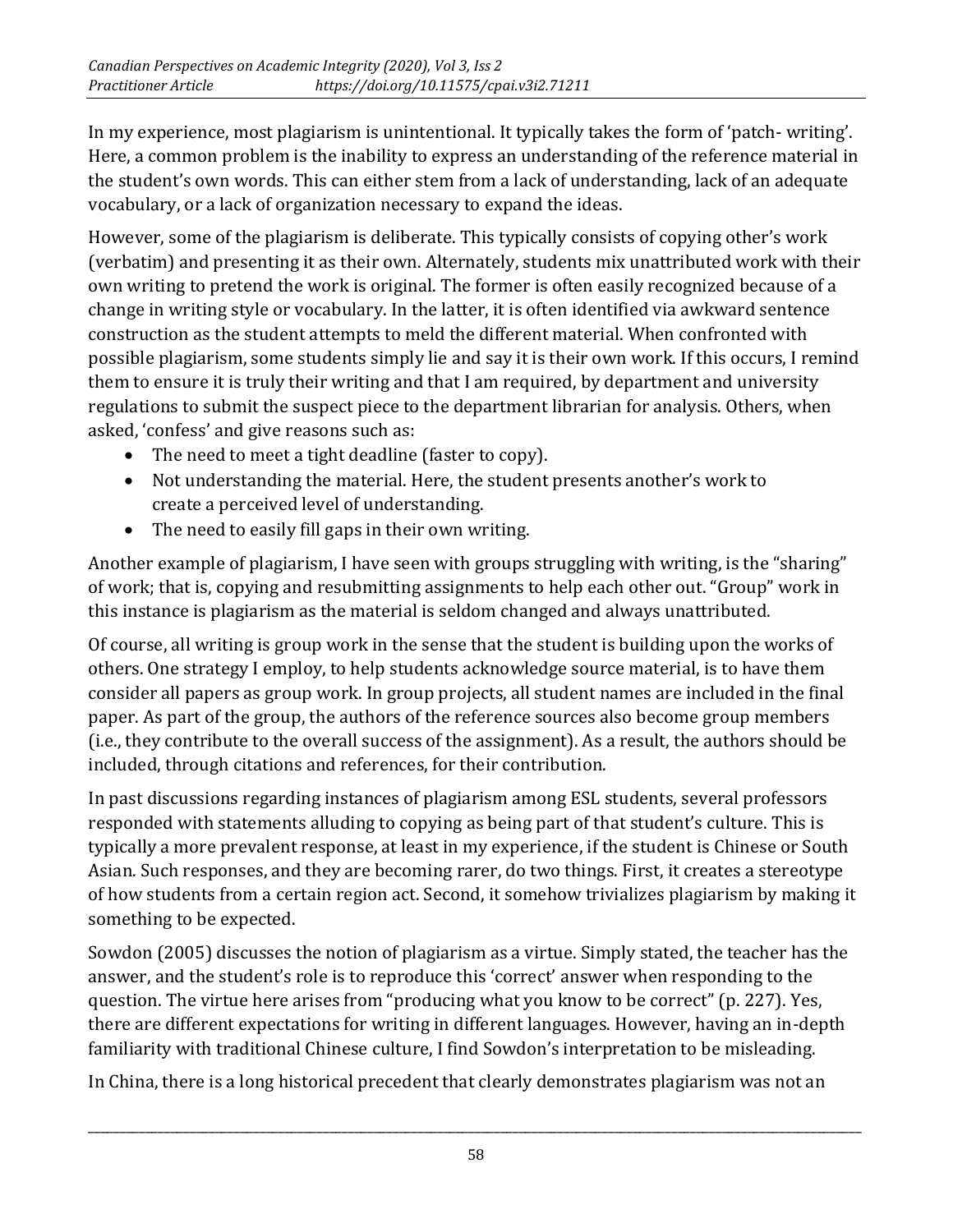accepted practice. According to Liu (2005) and Wieger (1927), the two words for plagiarism [piāoqiè – 剽窃 and chāoxí – 抄袭] have existed in the Chinese language since at least the Tang dynasty (618-907 AD). The former "means to rob or steal someone else's writing", whereas the latter means "to copy and steal" (Liu, 2005, p. 235).

My own recent conversation with Ms. Law Yuk Ching, a secondary school teacher and disciplinarian, with 35 years of experience within the Hong Kong school system also confirms that plagiarism is not tolerated. There, the offense is punishable by disciplinary action ranging from failing and having to retake an examination to suspension or expulsion from school (C. Law, personal communication, May 20, 2019). It becomes obvious that copying the writing of others and presenting it as your own is not allowed in Hong Kong, China, or Taiwan. Why then would some westerners be confused and think that plagiarism is somehow part of Chinese culture?

As it turns out there are two conditions in Chinese culture, specifically Chinese painting, where exact copying is allowed. The first was the result of a lack of mechanical reproduction technology, such as photography, to exactly copy works of art (Cahill, 1994). In order to share paintings, connoisseurs would have works from their collections accurately copied including, in many examples, signatures and dates as these often formed part of the composition. These copies could then be circulated for examination and comment. While there are a minor number of recorded instances of unscrupulous persons replacing originals with copies, the intent of reproduction was for scholarly discourse only.

There were, however, numerous examples of intentional plagiarism that more closely resembles the example of sharing work between students to meet assignment deadlines. According to Cahill (1994), several Chinese painters, including the famous Tang Yin (1470- 1524), sometimes resorted to "collaboration" to satisfy market demand. In Tang Yin's case, he had his senior do the preliminary brush work – figures that were common and easiest to paint. Tang next took the work over, added his flourishes, dated, signed, and sealed the painting. Instead of presenting the finished product as works "from the studio of…" he sold them, at an inflated price, as his sole original work. This form of plagiarism is now plaguing art historians, auction houses, and collectors as more Chinese works of art come up for sale on the international market.

The second condition where copying and presenting the work as your own occurs when students are learning to paint (Sze, 1959). Here, the student copies the original, often via tracing, and presents it to the teacher as his or her own reproduction. This practice is done to deconstruct works by well-known painters and demonstrate variations in style and technique. Additionally, this process aids in understanding the artist's underlying intent (i.e., the symbolism within the painting). Here, copying is not done to plagiarize. That is, there is no attempt to pretend that a student's reproduction is an original. The intent is clear: plagiarism has a specific goal – to instruct, not to deceive.

Following along this discussion of Chinese painting, it occurred to me that we could look at the process of training painters as a means to train all students, not just ESL students, to become better academic writers. Of course, the following discussion is theoretical and has not been tested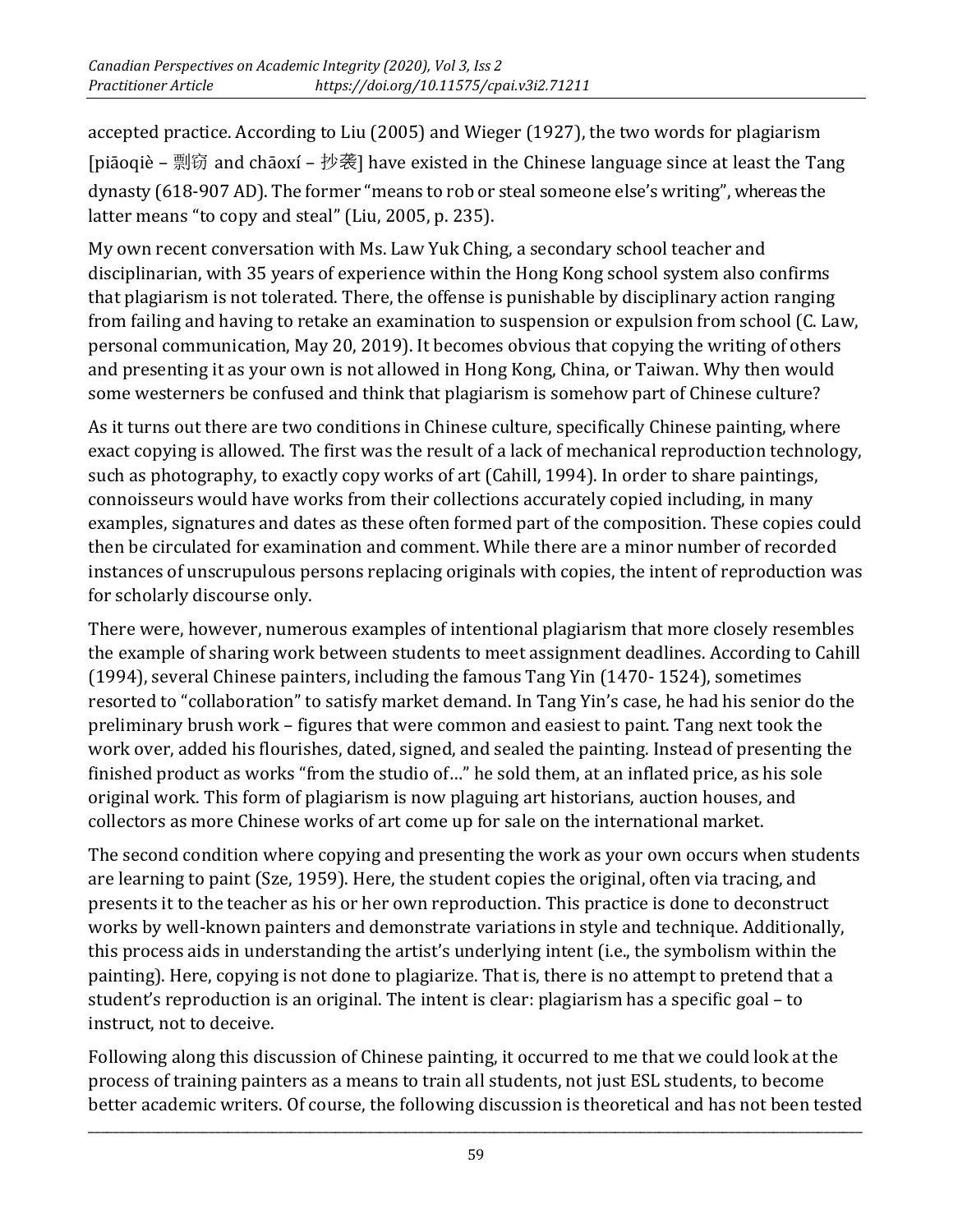in a classroom setting. This would be the obvious next step for evaluating both the practicality and applicability of my proposed 'model'.

In order to develop this interdisciplinary approach, I first turned to the writings of one of the most famous Chinese painting critics – Hsieh He [ or Xiè Hè – 謝赫]. In approximately 550 AD, he proposed Six Principles [ 繪 畫 六 法, Huìhuà Liùfǎ] or "Six Points when judging a painting" for both analyzing and creating works of art. In order, they are:

- 1. *Ch'i Yun* or vitality. This refers to the energy in the work that is conveyed from the painter to the viewer.
- 2. *Ku Fa* or bone method. This refers to creating structure within the work.
- 3. Ying Wu. This term refers to the depiction of form. Or, as the Chinese say, "according to the object, draw its form".
- 4. *Sui Lei* refers to the application of color, layering, and the creation of values and tones.
- 5. *Ching Ying* or division and planning. This term relates directly to the organization and composition of the piece.
- 6. *Chuan mu*. The passing on of the master's brush (i.e., technique). Simply stated, copy models to learn technique.

What I am proposing is a model of writing analysis that mimics Hsieh Ho's analytical approach to painting to help students better understand and improve their own writing. Because these principles are quite abstract, even for Chinese speakers, the easiest way to begin the process would be to have students engage in a pre-activity that involves comparative analysis of series of similar subjects of one specific painter or artist. If we continue in the Chinese 'vein', we could utilize the paintings by Ni Tsan [Ni Zan – 倪瓚] (1301-1374). One of the most famous painters in Chinese history, during his career he painted only one subject everyday – trees and rocks in an otherwise barren landscape. His compositions were reflections on the state of the empire or on his own life and career. In Western painting, examples could include Claude Monet's series Les Meules à Giverny (The [Hay]stacks at Giverny), David Hockney's Swimming Pools, or Paul Cezanne's Montagne Sainte-Victoire.

To begin, students would be presented with an example of the work for analysis and a list of the six principles. The teacher would explain each of the principles. To avoid stress, students could be randomly divided into small groups and given one principle to respond to. Each group would be asked to write as many short sentences they can to explain what the artist did to meet the requirements of the Principle. Since there are no precedents the students could refer to, they must rely on critical thinking skills to develop their answers. After sharing with the class, a second example is presented and student groups are required to demonstrate how the second art piece fits the criteria of the Principle and then how it compares to the first example.

Next, the instructor presents a modified version of the Six Principles, which I have transposed to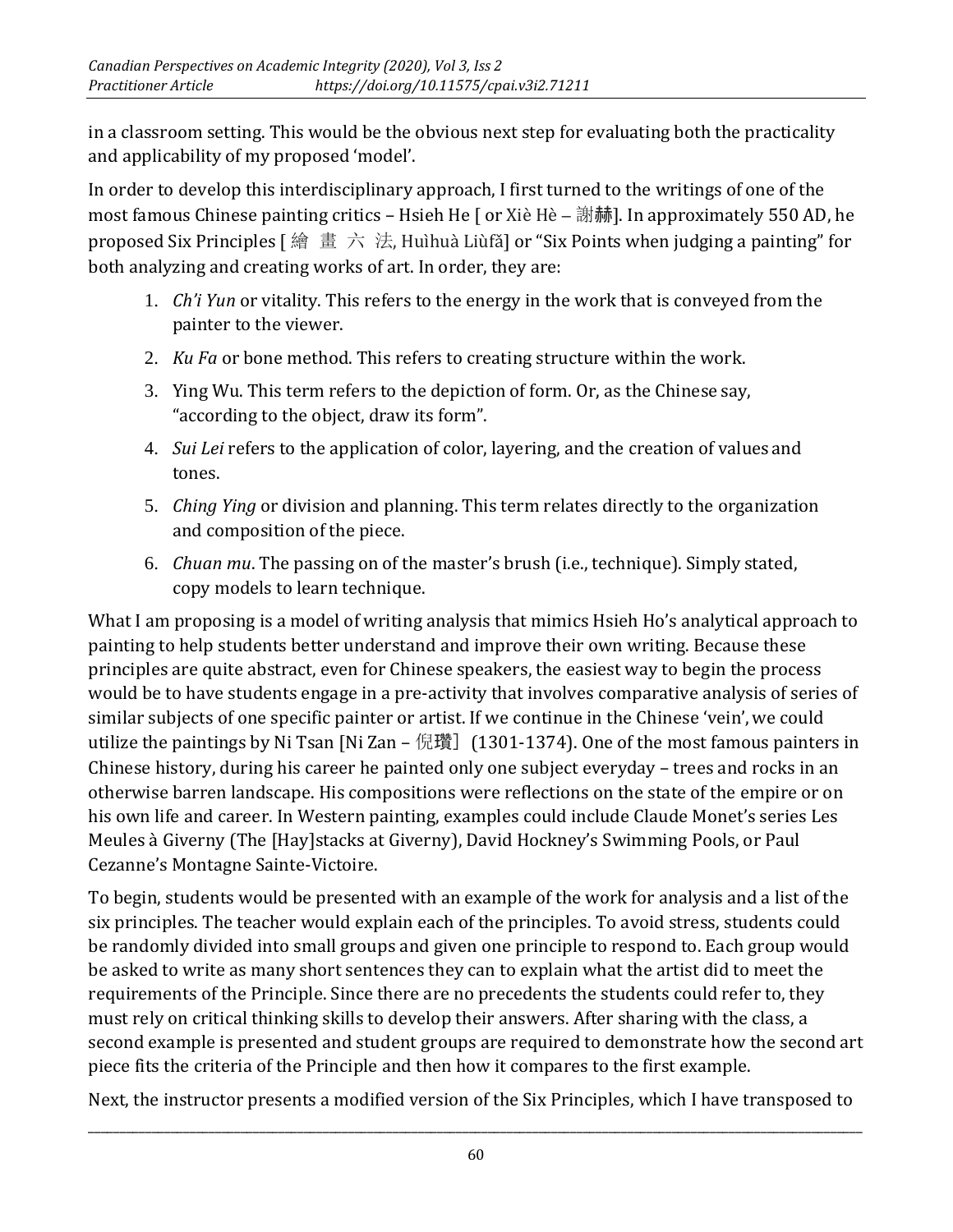refer to writing.

- 1. Vitality would consider how the author creates interest and leads the reader through the writing.
- 2. Bone Method studies the structure of the writing. How does the author outline, order, or manage sources to create a piece that is cohesive and flows?
- 3. Correspondence to form asks the reader to describe how the reader follows and understands the writing. That is, what is the response to the piece from the point of view of the reader and not the writer.
- 4. Suitability looks at word choice (color), explores layering in writing (i.e., depth of meaning and understanding). How does the layering help to create more complex meaning? As well, how does it force the reader to seek alternate meaning and understanding?
- 5. Division and Planning. How is the writing organized? Is there a clearly observable flow and progression? Are there alternate ways of organizing the same elements to create new works or add clarity to the existing work?
- 6. Copy models. Here the purpose is to study many examples of good writing, especially in your chosen field, to effectively understand and express ideas in your own words.

Principle number 6 is especially valuable to students, as they are most often unaware of three basic precepts of writing.

- i. Writing is difficult and good writing is directly connected to good thinking.
- ii. Writing is a process. It is not just putting words on paper. Writing should also be viewed as a means to record and sort out your ideas on paper. Good writing is the result of these ideas being synthesized and presented in a way that makes sense to the reader.
- iii. Good writing requires the ability to effectively read the source.

Once the instructor has explained the principles, students are then given a piece of writing. Following the previous procedure for analyzing painting, they use the new principles to analyze the written document. The key here is not to write an emotional response to the work (e.g., "This makes me feel …"). The point of the exercise is analytical. We are applying a set of principles, from a discipline that allows copying, to deconstruct written examples and create new works that are not plagiarized. The final phase of these exercises would include the students synthesizing the information from the original piece and expressing it in their own words.

When engaging in this exercise it might be of value to remember the words of another Chinese writer, Lu Chi (1987), who said, *"When studying the works of the Masters, I watch the working of their minds".*

## **References**

Cahill, J. (1994). *The painter's practice.* New York: Columbia University Press.